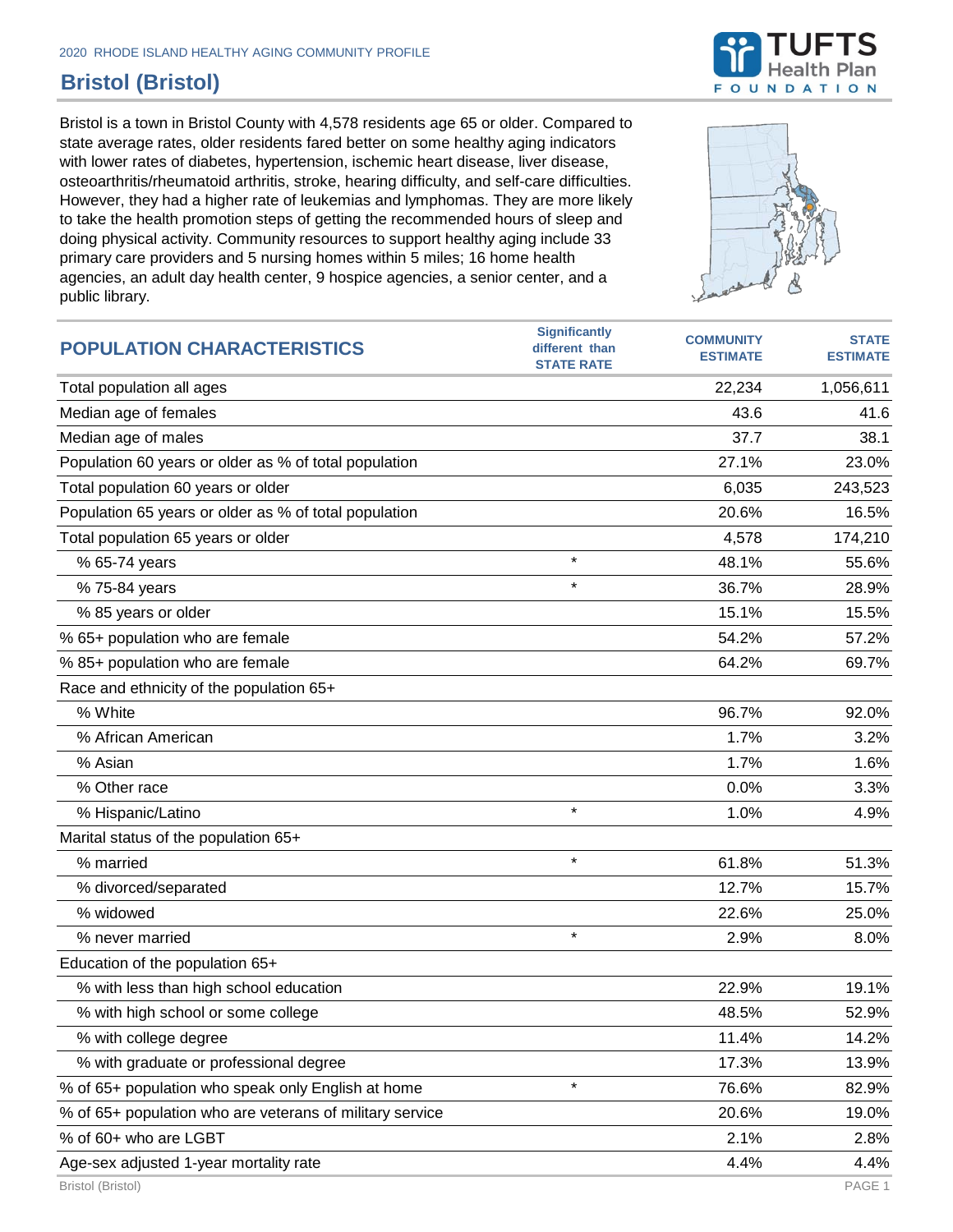| <b>HEALTHY AGING INDICATORS</b>                              | <b>BETTER / WORSE</b><br><b>STATE RATE</b> | <b>COMMUNITY</b><br><b>ESTIMATE</b> | <b>STATE</b><br><b>ESTIMATE</b> |
|--------------------------------------------------------------|--------------------------------------------|-------------------------------------|---------------------------------|
| <b>WELLNESS</b>                                              |                                            |                                     |                                 |
| % 60+ getting the recommended hours of sleep                 | B                                          | 72.3%                               | 63.0%                           |
| % 60+ doing any physical activity within last month          | B                                          | 78.3%                               | 71.0%                           |
| % 60+ met CDC guidelines for muscle-strengthening activity   |                                            | 29.4%                               | 25.0%                           |
| % 60+ met CDC guidelines for aerobic physical activity       |                                            | 60.2%                               | 54.3%                           |
| % 60+ with fair or poor health status                        | B                                          | 12.6%                               | 19.5%                           |
| % 60+ with 15+ physically unhealthy days in last month       |                                            | 14.0%                               | 14.5%                           |
| <b>FALLS</b>                                                 |                                            |                                     |                                 |
| % 60+ who fell within last year                              |                                            | 24.1%                               | 26.3%                           |
| % 60+ who were injured in a fall within last year            |                                            | 9.2%                                | 10.3%                           |
| % 65+ had hip fracture                                       |                                            | 3.6%                                | 3.4%                            |
| <b>PREVENTION</b>                                            |                                            |                                     |                                 |
| % 60+ with physical exam/check-up in last year               |                                            | 94.6%                               | 93.0%                           |
| % 60+ flu shot in last year                                  |                                            | 60.7%                               | 60.6%                           |
| % 60+ with pneumonia vaccine                                 |                                            | 69.9%                               | 67.7%                           |
| % 60+ with shingles vaccine                                  |                                            | 40.4%                               | 35.3%                           |
| % 60+ women with a mammogram within last 2 years             |                                            | 79.7%                               | 82.0%                           |
| % 60+ with colorectal cancer screening                       |                                            | 79.7%                               | 77.8%                           |
| % 60+ with HIV test                                          |                                            | 13.4%                               | 15.8%                           |
| % 60+ met CDC preventive health screening goals              |                                            | 40.3%                               | 39.2%                           |
| <b>NUTRITION &amp; DIET</b>                                  |                                            |                                     |                                 |
| % 60+ with 5 or more servings of fruit or vegetables per day |                                            | 18.1%                               | 18.1%                           |
| % 65+ with poor supermarket access                           |                                            | 50.4%                               | 23.6%                           |
| % 60+ stressed about buying food in last month               |                                            | 10.3%                               | 13.2%                           |
| % 60+ self-reported obese                                    |                                            | 21.3%                               | 26.8%                           |
| % 65+ clinically diagnosed obesity                           |                                            | 27.6%                               | 29.3%                           |
| % 65+ with high cholesterol                                  |                                            | 80.2%                               | 79.1%                           |
| % 60+ with cholesterol screening                             |                                            | 96.4%                               | 96.9%                           |
| <b>ORAL HEALTH</b>                                           |                                            |                                     |                                 |
| % 60+ with dental insurance                                  |                                            | 53.8%                               | 56.3%                           |
| % 60+ with annual dental exam                                |                                            | 81.6%                               | 75.9%                           |
| # of dentists per 100,000 persons (all ages)                 |                                            | 8.9                                 | 64.7                            |
| % 60+ with loss of 6 or more teeth                           |                                            | 23.5%                               | 29.6%                           |
| <b>CHRONIC DISEASE</b>                                       |                                            |                                     |                                 |
| % 65+ with Alzheimer's disease or related dementias          |                                            | 12.7%                               | 13.1%                           |
| % 65+ with anemia                                            |                                            | 52.2%                               | 50.0%                           |
| % 65+ with asthma                                            |                                            | 13.6%                               | 14.9%                           |
| % 65+ with atrial fibrillation                               |                                            | 16.7%                               | 15.0%                           |
| % 65+ with autism spectrum disorder                          |                                            | N/A                                 | 0.04%                           |
| % 65+ with benign prostatic hyperplasia (men)                |                                            | 44.5%                               | 42.2%                           |
| % 65+ with breast cancer (women)                             |                                            | 11.5%                               | 11.1%                           |
| % 65+ with cataract                                          |                                            | 68.8%                               | 67.5%                           |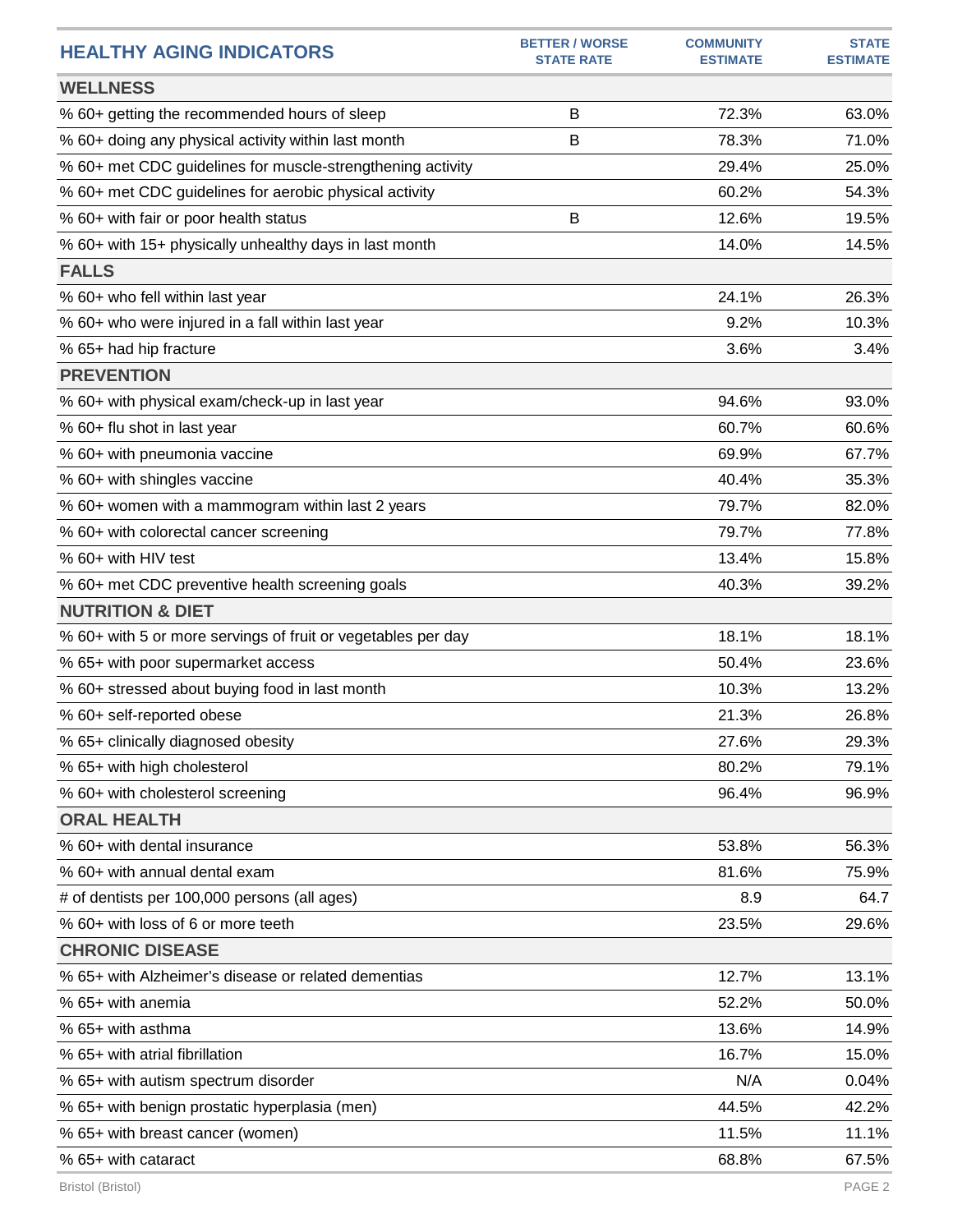| <b>HEALTHY AGING INDICATORS</b>                         | <b>BETTER / WORSE</b><br><b>STATE RATE</b> | <b>COMMUNITY</b><br><b>ESTIMATE</b> | <b>STATE</b><br><b>ESTIMATE</b> |
|---------------------------------------------------------|--------------------------------------------|-------------------------------------|---------------------------------|
| % 65+ with chronic kidney disease                       |                                            | 30.3%                               | 30.7%                           |
| % 65+ with chronic obstructive pulmonary disease        |                                            | 21.2%                               | 22.9%                           |
| % 65+ with colon cancer                                 |                                            | 3.1%                                | 2.7%                            |
| % 65+ with congestive heart failure                     |                                            | 20.3%                               | 21.6%                           |
| % 65+ with diabetes                                     | B                                          | 31.7%                               | 34.7%                           |
| % 65+ with endometrial cancer (women)                   |                                            | 2.0%                                | 1.9%                            |
| % 65+ with epilepsy                                     |                                            | 2.2%                                | 2.9%                            |
| % 65+ with fibromyalgia, chronic pain and fatigue       |                                            | 24.7%                               | 25.4%                           |
| % 65+ with glaucoma                                     |                                            | 26.1%                               | 27.0%                           |
| % 65+ ever had a heart attack                           |                                            | 5.3%                                | 5.8%                            |
| % 65+ with HIV/AIDS                                     |                                            | 0.10%                               | 0.12%                           |
| % 65+ with hypertension                                 | B                                          | 75.8%                               | 78.0%                           |
| % 65+ with hypothyroidism                               |                                            | 20.9%                               | 22.4%                           |
| % 65+ with ischemic heart disease                       | B                                          | 38.5%                               | 41.8%                           |
| % 65+ with leukemias and lymphomas                      | W                                          | 3.8%                                | 2.7%                            |
| % 65+ with liver disease                                | B                                          | 8.1%                                | 9.9%                            |
| % 65+ with lung cancer                                  |                                            | 1.7%                                | 2.1%                            |
| % 65+ with migraine and other chronic headache          |                                            | 5.5%                                | 6.1%                            |
| % 65+ with osteoarthritis or rheumatoid arthritis       | B                                          | 52.2%                               | 56.2%                           |
| % 65+ with osteoporosis                                 |                                            | 21.1%                               | 19.6%                           |
| % 65+ with peripheral vascular disease                  |                                            | 25.6%                               | 25.6%                           |
| % 65+ with pressure ulcer or chronic ulcer              |                                            | 9.2%                                | 8.1%                            |
| % 65+ with prostate cancer (men)                        |                                            | 13.8%                               | 13.4%                           |
| % 65+ with stroke                                       | B                                          | 10.3%                               | 11.9%                           |
| % 65+ with traumatic brain injury                       |                                            | 0.8%                                | 1.0%                            |
| % 65+ with 4+ (out of 15) chronic conditions            |                                            | 62.3%                               | 63.8%                           |
| % 65+ with 0 chronic conditions                         |                                            | 6.7%                                | 7.0%                            |
| <b>BEHAVIORAL HEALTH</b>                                |                                            |                                     |                                 |
| # opioid deaths (all ages)                              |                                            | 26                                  | 1,654                           |
| % 65+ with opioid use disorder                          |                                            | 1.3%                                | 1.9%                            |
| % 65+ with substance use disorder                       |                                            | 6.0%                                | 7.0%                            |
| % 60+ who used marijuana in last month                  |                                            | N/A                                 | 3.4%                            |
| % 60+ excessive drinking                                |                                            | 9.5%                                | 9.3%                            |
| % 65+ with tobacco use disorder                         |                                            | 9.7%                                | 10.8%                           |
| % 60+ current smokers                                   |                                            | 7.9%                                | 8.7%                            |
| % 60+ ever used E-Cigarettes in last month              |                                            | 7.1%                                | 5.8%                            |
| <b>MENTAL HEALTH</b>                                    |                                            |                                     |                                 |
| % 60+ who reported receiving adequate emotional support |                                            | 81.2%                               | 79.7%                           |
| % 60+ who reported being satisfied with life            |                                            | 97.1%                               | 95.3%                           |
| % 60+ with 15+ days poor mental health in last month    |                                            | 7.5%                                | 7.4%                            |
| % 65+ with depression                                   |                                            | 32.3%                               | 32.9%                           |
| % 65+ with anxiety disorder                             |                                            | 30.4%                               | 29.8%                           |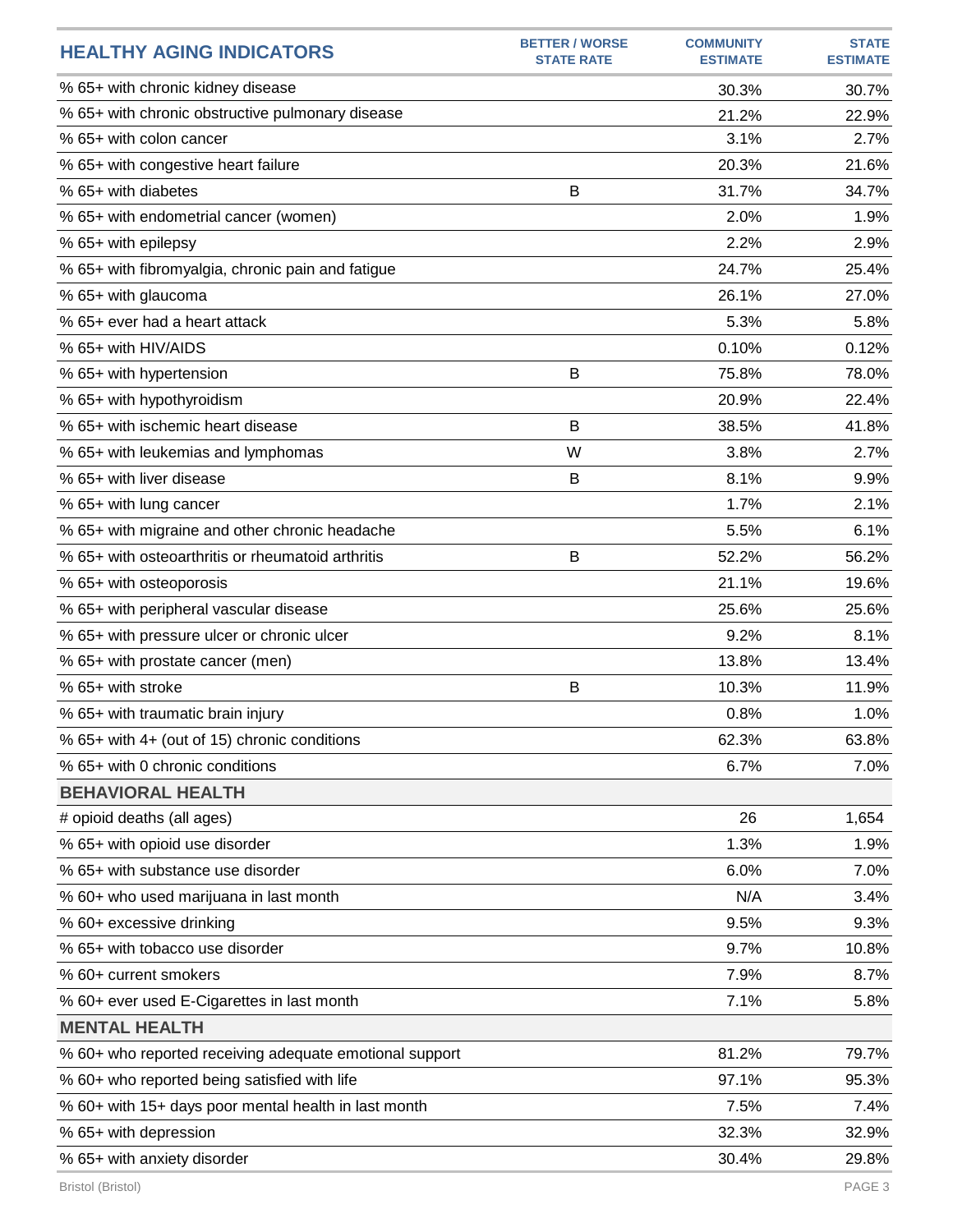| <b>HEALTHY AGING INDICATORS</b>                                  | <b>BETTER / WORSE</b><br><b>STATE RATE</b> | <b>COMMUNITY</b><br><b>ESTIMATE</b> | <b>STATE</b><br><b>ESTIMATE</b> |
|------------------------------------------------------------------|--------------------------------------------|-------------------------------------|---------------------------------|
| % 65+ with bipolar disorder                                      |                                            | 3.9%                                | 4.1%                            |
| % 65+ with post-traumatic stress disorder                        |                                            | 1.2%                                | 1.7%                            |
| % 65+ with schizophrenia & other psychotic disorder              |                                            | 3.7%                                | 3.8%                            |
| % 65+ with personality disorder                                  |                                            | 2.3%                                | 2.8%                            |
| <b>LIVING WITH DISABILITY</b>                                    |                                            |                                     |                                 |
| % 65+ with self-reported hearing difficulty                      | B                                          | 9.6%                                | 13.9%                           |
| % 65+ with clinical diagnosis of deafness or hearing impairment  |                                            | 16.8%                               | 16.4%                           |
| % 65+ with self-reported vision difficulty                       |                                            | 3.5%                                | 5.5%                            |
| % 65+ with clinical diagnosis of blindness or visual impairment  |                                            | 0.7%                                | 1.1%                            |
| % 65+ with self-reported cognition difficulty                    |                                            | 6.8%                                | 8.2%                            |
| % 65+ with self-reported ambulatory difficulty                   |                                            | 16.7%                               | 21.0%                           |
| % 65+ with clinical diagnosis of mobility impairment             |                                            | 3.4%                                | 3.8%                            |
| % 65+ with self-reported self-care difficulty                    | B                                          | 4.5%                                | 8.0%                            |
| % 65+ with self-reported independent living difficulty           |                                            | 11.3%                               | 14.3%                           |
| <b>CAREGIVING</b>                                                |                                            |                                     |                                 |
| # of Alzheimer's disease specific support groups                 |                                            | 0                                   | 16                              |
| # of Memory Cafes                                                |                                            | 0                                   | 10                              |
| % of 60+ who provide care to a family/friend in last month       |                                            | 27.3%                               | 22.5%                           |
| % of grandparents raising grandchildren                          |                                            | 1.4%                                | 1.0%                            |
| % of grandparents who live with grandchildren                    |                                            | 2.8%                                | 3.2%                            |
| <b>ACCESS TO CARE</b>                                            |                                            |                                     |                                 |
| % 65+ dually eligible for Medicare and Medicaid                  | $\star$                                    | 10.2%                               | 13.8%                           |
| % 65+ Medicare managed care enrollees                            | $\star$                                    | 46.4%                               | 43.8%                           |
| % 60+ with a regular doctor                                      |                                            | 95.9%                               | 96.7%                           |
| % 60+ who did not see a doctor when needed due to cost           |                                            | 4.2%                                | 5.4%                            |
| # of primary care providers within 5 miles                       |                                            | 33                                  | 1,605                           |
| # of hospitals within 5 miles                                    |                                            | 0                                   | 13                              |
| # of home health agencies                                        |                                            | 16                                  | 23                              |
| # of nursing homes within 5 miles                                |                                            | 5                                   | 80                              |
| # of community health centers                                    |                                            | 0                                   | 43                              |
| # of adult day health centers                                    |                                            | 1                                   | 31                              |
| # of hospice agencies                                            |                                            | 9                                   | 18                              |
| <b>SERVICE UTILIZATION</b>                                       |                                            |                                     |                                 |
| # physician visits per year                                      |                                            | 8.2                                 | 8.4                             |
| # emergency room visits/1000 persons 65+ years annually          | $\star$                                    | 508.7                               | 620.6                           |
| # Part D monthly prescription fills per person annually          |                                            | 51.5                                | 52.2                            |
| # home health visits annually                                    |                                            | 3.6                                 | 3.5                             |
| # durable medical equipment claims annually                      |                                            | 1.6                                 | 1.7                             |
| # inpatient hospital stays/1000 persons 65+ years annually       |                                            | 288.3                               | 286.5                           |
| % Medicare inpatient hospital readmissions (as % of admissions)  |                                            | 16.5%                               | 17.4%                           |
| # skilled nursing facility stays/1000 persons 65+ years annually |                                            | 106.8                               | 98.8                            |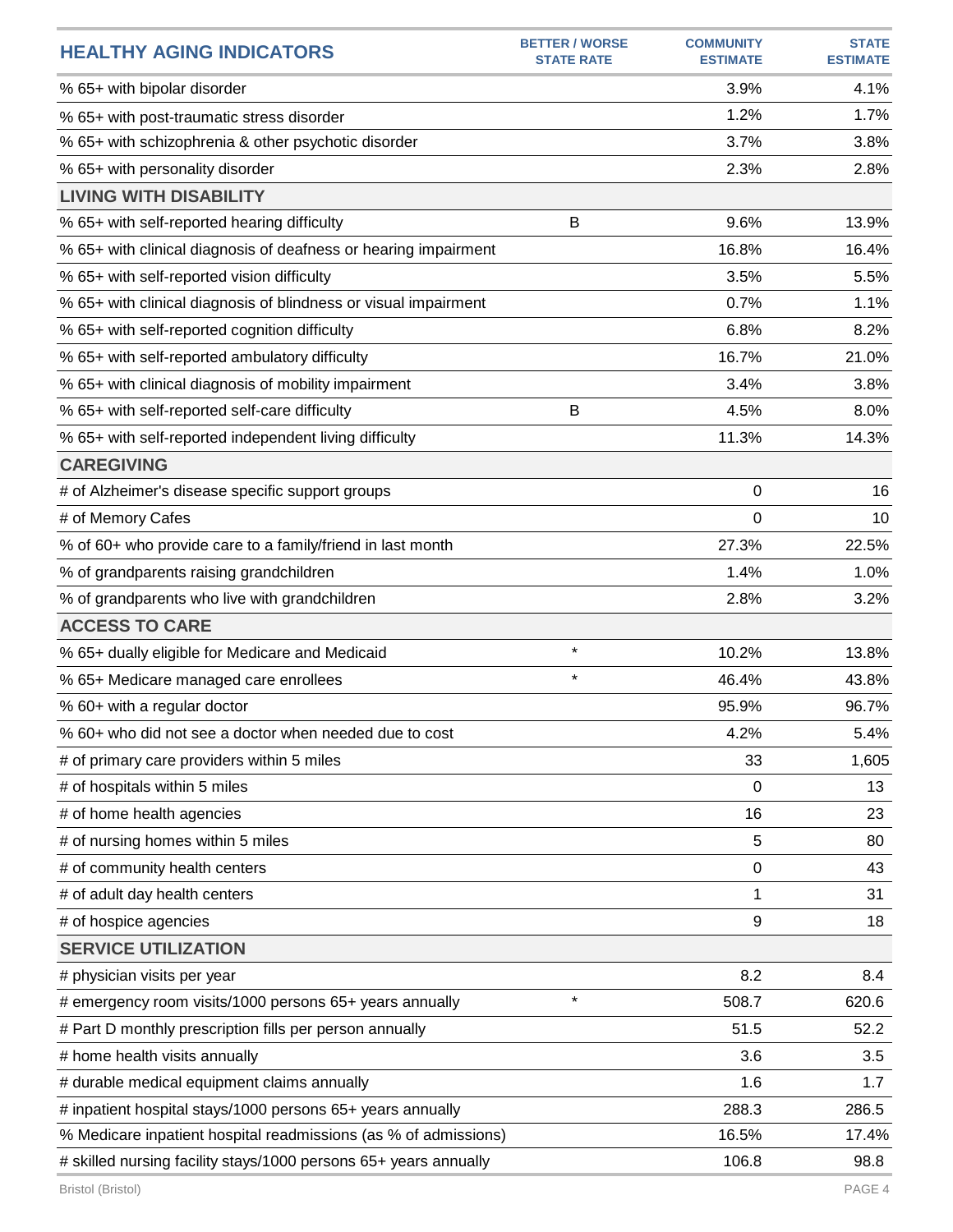| <b>HEALTHY AGING INDICATORS</b>                               | <b>BETTER / WORSE</b><br><b>STATE RATE</b> | <b>COMMUNITY</b><br><b>ESTIMATE</b> | <b>STATE</b><br><b>ESTIMATE</b> |
|---------------------------------------------------------------|--------------------------------------------|-------------------------------------|---------------------------------|
| # skilled nursing home Medicare beds/1000 persons 65+ years   |                                            | 54.1                                | 47.1                            |
| % 65+ getting Medicaid long term services and supports        |                                            | 4.2%                                | 4.2%                            |
| % 65+ hospice users                                           |                                            | 3.5%                                | 3.5%                            |
| % 65+ hospice users as % of decedents                         |                                            | 48.7%                               | 53.0%                           |
| Median hospice days per hospice user (65+, deceased)          |                                            | 13.0                                | 11.0                            |
| Median hospice payment (Medicare + other) per hospice user    |                                            | \$3,845.23                          | \$3,870.97                      |
| <b>COMMUNITY</b>                                              |                                            |                                     |                                 |
| Air pollution: annual # of unhealthy days for 65+ (county)    |                                            | N/A                                 | N/A                             |
| Age-friendly efforts in community                             |                                            | Not yet                             | Yes                             |
| # of senior centers                                           |                                            | 1                                   | 32                              |
| # of universities and community colleges                      |                                            | 0                                   | 19                              |
| # of public libraries                                         |                                            | 1                                   | 71                              |
| # of YMCAs                                                    |                                            | 0                                   | 15                              |
| % in county with access to broadband (all ages)               |                                            | 100.0%                              | 98.1%                           |
| % 60+ who used Internet in last month                         | $\star$                                    | 79.3%                               | 71.6%                           |
| Voter participation rate in 2016 election (age 18+)           |                                            | 56.0%                               | 55.0%                           |
| % 60+ who believe local service orgs understand needs         |                                            | 51.9%                               | 44.1%                           |
| % 60+ who believe he/she can make a difference                |                                            | 52.2%                               | 52.2%                           |
| % 60+ who believe working together can make a difference      | $\star$                                    | 87.4%                               | 81.0%                           |
| % 60+ who volunteer at least once per month                   |                                            | 29.3%                               | 22.9%                           |
| % 60+ who attend community events (church, club) monthly      |                                            | 45.8%                               | 44.4%                           |
| <b>SAFETY &amp; CRIME</b>                                     |                                            |                                     |                                 |
| Violent crime rate /100,000 persons                           |                                            | 56.3                                | 220.3                           |
| Homicide rate /100,000 persons (county)                       |                                            | N/A                                 | $\overline{2}$                  |
| # firearm fatalities (all ages) (county)                      |                                            | N/A                                 | 895                             |
| Property crime rate /100,000 persons                          |                                            | 419.1                               | 1,678.4                         |
| # 65+ deaths by suicide (county)                              |                                            | N/A                                 | 57                              |
| <b>TRANSPORTATION</b>                                         |                                            |                                     |                                 |
| % 65+ who own a motor vehicle                                 | $\star$                                    | 91.3%                               | 85.0%                           |
| % 60+ who always drive or ride wearing a seatbelt             |                                            | 91.0%                               | 91.9%                           |
| % 60+ who drove under the influence of drinking in last month |                                            | N/A                                 | 2.0%                            |
| # of fatal crashes involving adult age 60+/town               |                                            | 1                                   | 82                              |
| # of fatal crashes involving adult age 60+/county             |                                            | 2                                   | 82                              |
| <b>HOUSING</b>                                                |                                            |                                     |                                 |
| % 65+ population who live alone                               | $\star$                                    | 25.9%                               | 31.4%                           |
| Average household size (all ages)                             |                                            | 2.2                                 | 2.5                             |
| Median house value                                            |                                            | \$313,200.00                        | \$249,800.00                    |
| % 60+ own home                                                | $\star$                                    | 74.7%                               | 70.3%                           |
| % 60+ homeowners who have mortgage                            |                                            | 43.2%                               | 48.7%                           |
| % 60+ stressed about paying rent/mortgage in last month       |                                            | 17.5%                               | 22.1%                           |